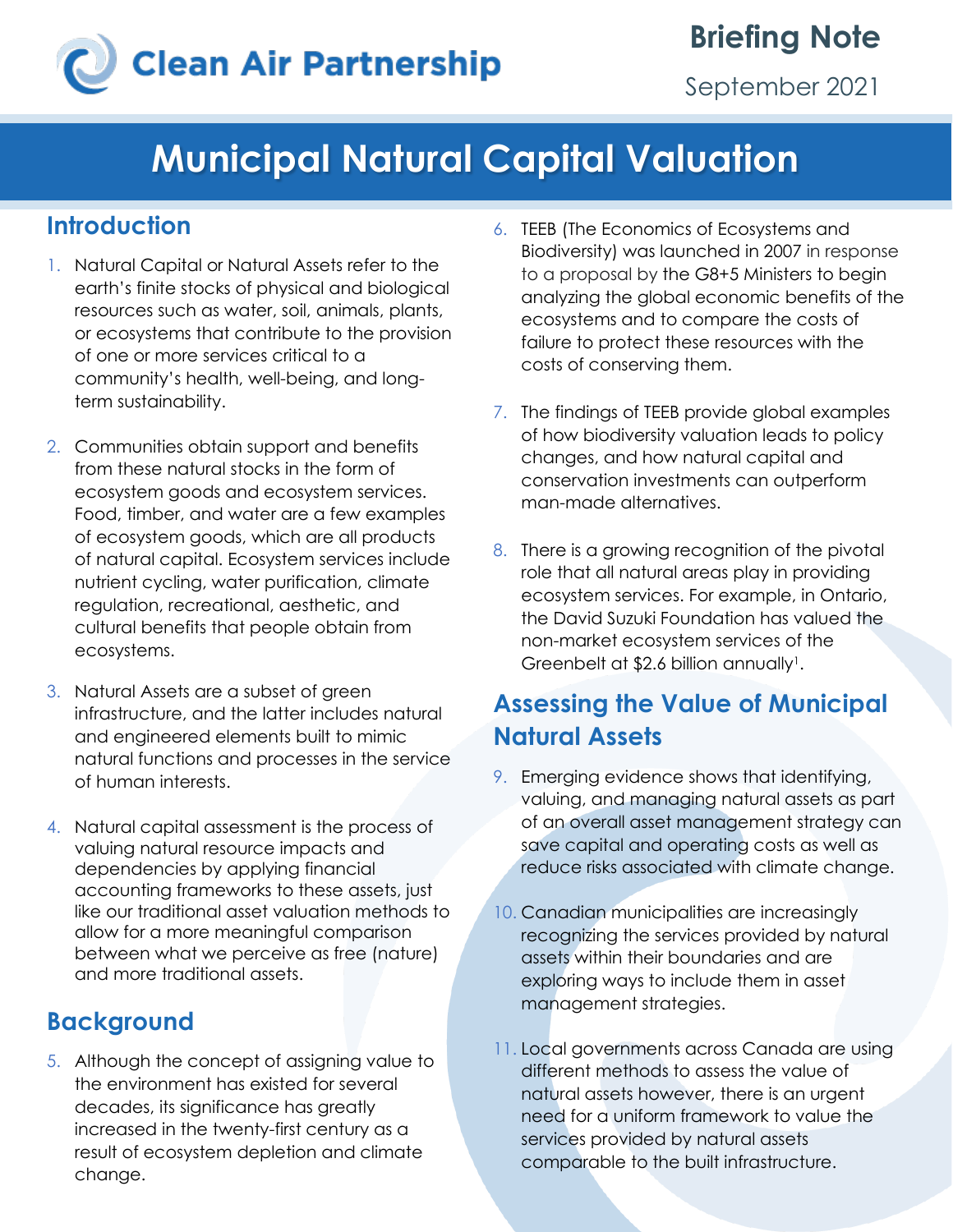## **Clean Air Partnership**

### **Briefing Note**

September 2021

- 12. The total economic value (TEV) concept, which is commonly used in environmental valuation, suggests that economic value is the sum of use and non-use values<sup>2</sup>.
- 13. Use-values are of three types: Direct-use value: derived from direct use of the ecosystem, such as the value of water for drinking. • Indirect-use value: derived from indirect use of the ecosystem or resource, such as the value of a wetland for flood control. • Option value: derived from preserving a use value of an ecosystem today for the option of using it in the future.
- 14. Non-use values are calculated for the nonconsumptive aspects of an ecosystem. The two categories of non-use values are • Bequest value: individuals' satisfaction in knowing that ecosystem services would be available for future generations. • Existence value: satisfaction of knowing that nutrition cycling exists.
- 15. In theory, values provided by the ecosystems cover a huge spectrum, from direct use to nonuse, it is often difficult to capture all the components of TEV and attempting to measure TEV can lead to double-counting of benefits.
- 16. Globally, frameworks such as [UN System of](https://seea.un.org/ecosystem-accounting)  [Environmental-Economic Accounting](https://seea.un.org/ecosystem-accounting)— [Ecosystem Accounting \(SEEA EA\)](https://seea.un.org/ecosystem-accounting) and projects such as International Public Sector Accounting Standards Board's (IPSASB) [Natural Resources](https://www.ipsasb.org/consultations-projects/natural-resources) **[Project](https://www.ipsasb.org/consultations-projects/natural-resources)** are being developed to quantify the value of ecosystem services.
- 17. The [Municipal Natural Assets Initiative \(MNAI\)](https://mnai.ca/) was launched in 2015 to support and guide local governments across Canada in identifying, valuing, and accounting for natural assets in their financial planning and asset management programs, and in developing cutting-edge climate-resilient infrastructure.
- 18. Other services and tools adopted by municipalities in Ontario include [Business Case](https://www.greenanalytics.ca/natural-assets)  [for Natural Assets \(BC4NA\)](https://www.greenanalytics.ca/natural-assets) developed by Green Analytics for valuing natural assets of the Region of Peel and Credit Valley Conservation's Risk [and Return on Investment Tool \(RROIT\)](https://risksciences.com/rroit/) to assess the costs and vulnerabilities associated with flooding.
- 19. The lack of natural asset valuation by the public-sector entities, often leads to poor management decisions where short-term monetary gains driving the degradation of natural assets are frequently prioritized over the long-term economic value of services provided year-on-year by intact natural assets.
- 20. In a recent [response submitted to the](https://www.intactcentreclimateadaptation.ca/wp-content/uploads/2021/07/2021-06-30-PSAB-Joint-Response-ICCA-KMPG-MNAI-Natural-Assets.pdf) Public **Sector Advisory Board (PSAB) Conceptual** [Framework](https://www.intactcentreclimateadaptation.ca/wp-content/uploads/2021/07/2021-06-30-PSAB-Joint-Response-ICCA-KMPG-MNAI-Natural-Assets.pdf) Revision, stakeholders from public and private organizations recommended PSAB to undertake a project to develop guidance about the recognition and measurement of natural resources in Canada.
- 21. By allowing recognition of the value of natural assets in financial position statements, the PSAB can support public sector bodies in making more financially-sound decisions in the future.

### **The Saskatoon Example**

- 22. Saskatoon's Natural Capital Asset Valuation Pilot Project analyzed the value of natural assets so they can be accounted for in ways that are comparable to engineered and enhanced assets. The Natural Capital Lab and MNAI partnered to help develop case studies of natural capital strategies for the City.
- 23. All the natural assets were identified and compiled in an inventory. Natural assets provide a multitude of ecosystem services. The value (benefit) transfer method was used to assign values to ecosystem services for the pilot. This method involves transferring existing values estimated for similar ecosystems.